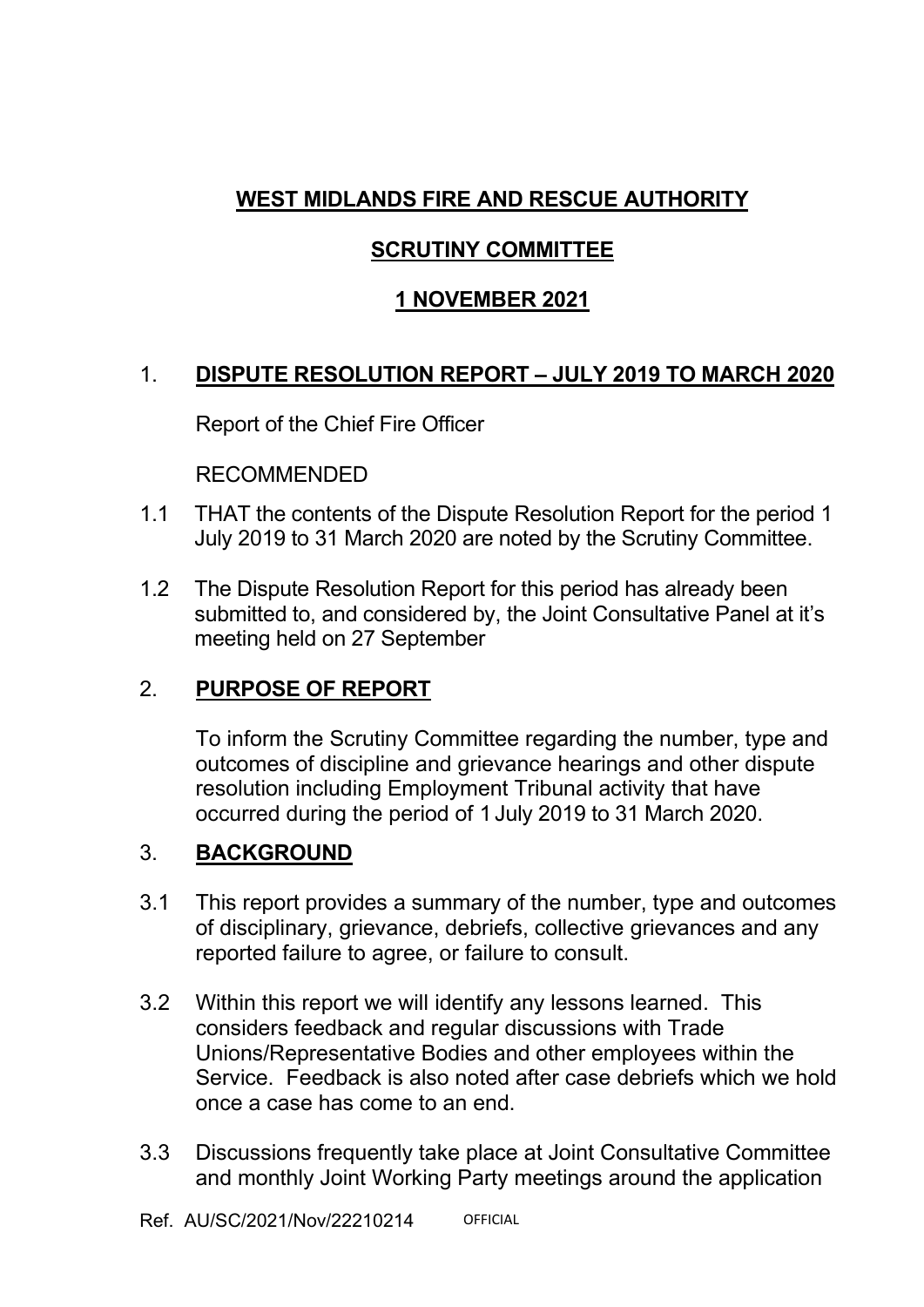of the case management policy.

## 4. **SUMMARY OF CASES**

#### 4.1 **Grievances**

 11 grievances were received during this reporting period. There was 1 grievance completed from the previous reporting period relating to the cancellation of a period of leave. The appeal was not upheld.

 Whilst there were discussions that took place to look to resolve these matters informally, 11 of these grievances went to a formal hearing.

1 grievance was relating to the payment of CPD.

3 of the grievances related to working practices to include:

- The taking of TOIL
- Equal pay
- Application of the Recruitment and Selection Framework.

7 of the grievances were relating to allegations of inappropriate behaviour towards them from other employees and include several claims of Bullying and Harassment, some linked to peers.

The Service is in receipt of 1 Employment Tribunal that is related to a grievance reported above.

The grievances received were from 9 Grey Book employees and 1 Green Book employee (2 grievances), 7 male and 4 female employees. Following analysis of the equality data there has been no impact on any specific group. Please refer to Appendix 1 which has a full breakdown of the equality data for each case.

 Business Partners work very closely with line managers to identify any concerns at the earlier stages, which helps resolve issues informally.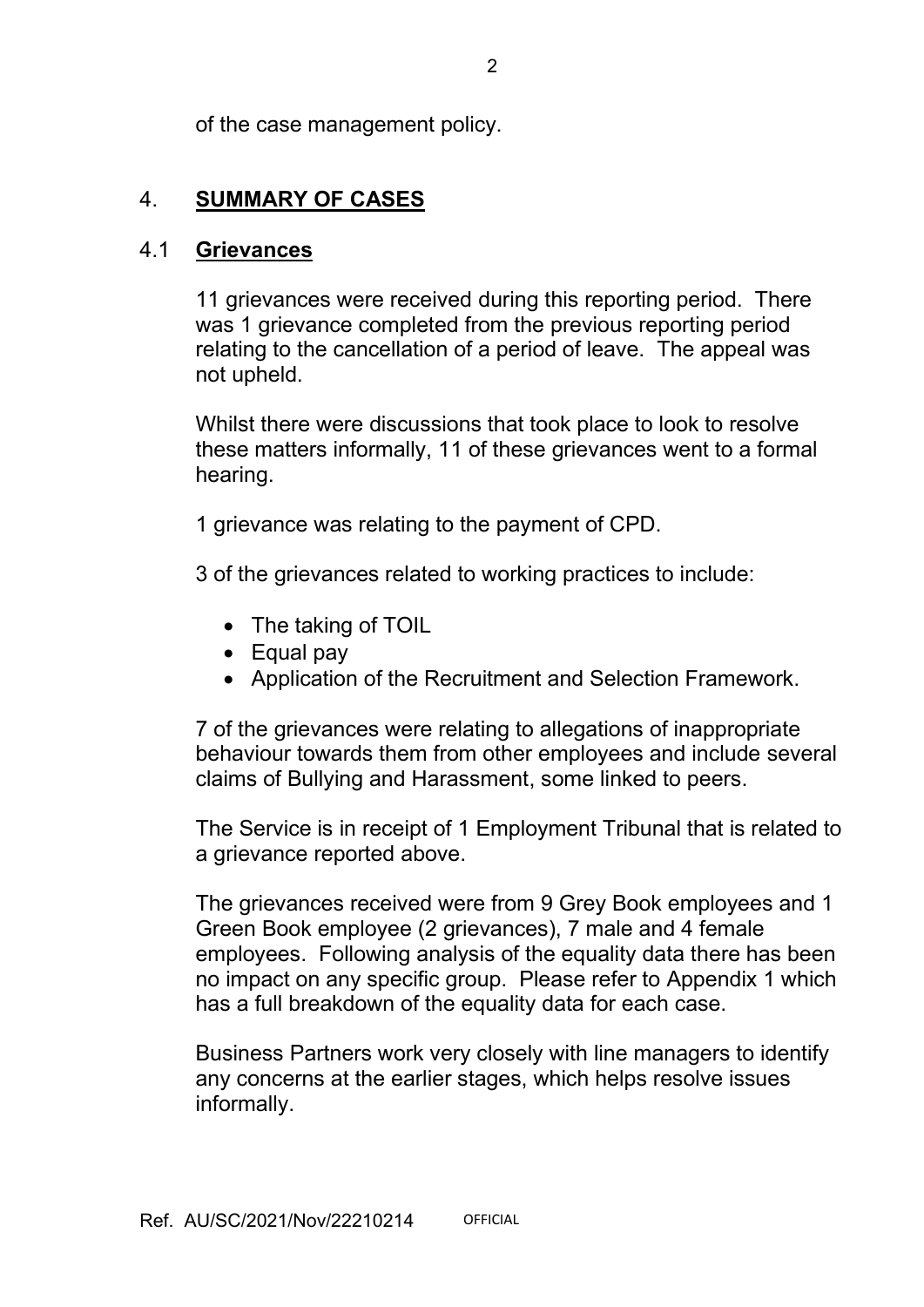Monthly breakdown on all grievance cases are given at the Joint Working Party which is attended by trade unions and the relevant managers.

We are currently managing 1 Collective Grievance relating to the taking of TOIL. A meeting was held in February 2020 to commence the discussions.

## 4.2 **Disciplinary**

 There were 14 cases (8 at gross misconduct and 6 at misconduct) detailed as follows.

• 7 of the discipline investigations (3 Gross Misconduct and 4 Misconduct) were investigations into allegations of inappropriate behaviour, at the time of the reporting period 4 cases were still ongoing and 2 (2 Gross Misconduct) cases resulted in a final written warning one with a demotion and 1 Misconduct case resulted in a first written warning. There were no appeals received.

## 4.3 **Gross Misconduct Investigations**

- Failure of a 'with cause' test in the workplace relating to alcohol. A 'with cause' test is where an external company are brought in where there is a cause to believe that the employee has attended work under the influence of drugs or alcohol. This resulted in the employee being dismissed from the Service. There was an appeal and the decision was upheld.
- At the time of the reporting period 2 investigations were still in the investigation stage and relate to a breach of the organisational policy and procedures relating to time keeping and recording. These are ongoing.
- Inappropriate use of the ICT systems, this resulted in a final written warning and no appeal.
- Criminal conviction, this led to a dismissal. There was an appeal and the decision was upheld.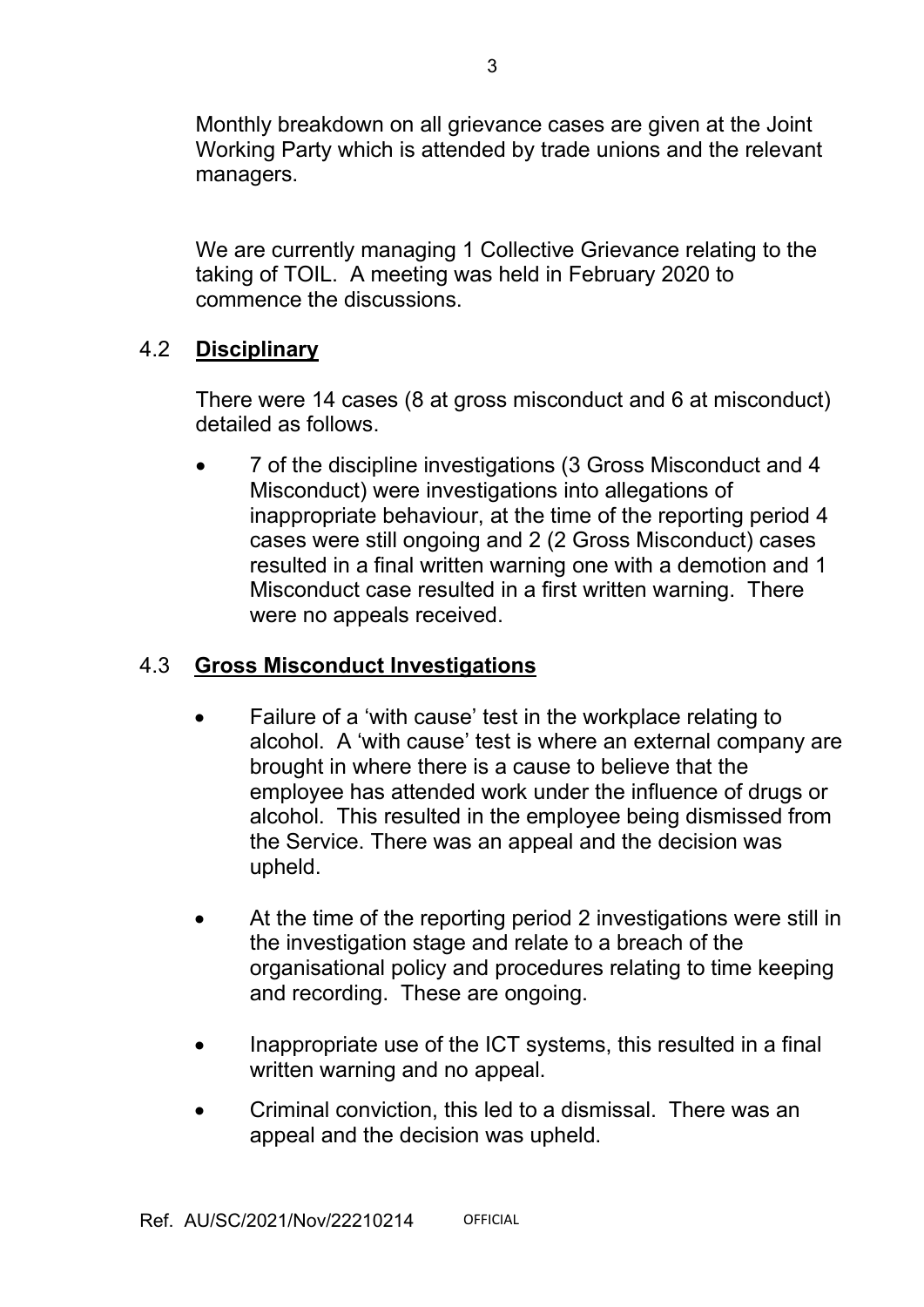### 4.4 **Misconduct Investigations**

- Damage of Fire Service property and breach of procedures. This is ongoing.
- A period of being absent without leave where a person was absent from work without leave; this resulted in a development plan.

Debriefs are undertaken and are fed into the Service's debrief process through organisational intelligence which looks to identify trends and informs change to policy and practice.

11 of the disciplinary cases involved male employees and 3 related to female employees, with a variance of ages, race and religion. There has not been any impact on any particular group. Please refer to Appendix 1 which has the full breakdown of equality data for each case.

 People Support Services work very closely with the managers and trade unions and resolve issues at the very early stages. New managers are buddied up when dealing with any disciplinary investigations which supports their development.

 Monthly breakdown on all disciplinary cases are given at the Joint Working Party which is attended by Trade Unions and the relevant managers.

 People Support Services' Business Partners have regular meetings, discussions and dialogues with Trade Unions to keep them informed on any issues and to help resolve at the earlier stages which will stop them developing into disciplinary or grievances.

## 5. **EMPLOYMENT TRIBUNALS**

 The Service during this reporting period has received 3 Employment Tribunal Claims.

 The Service is currently managing 5 Employment Tribunals including those from the previous reporting periods.

### 6. **DEBRIEFS AND LEARNING OUTCOMES**

Following the analysis of trends from the debriefs from this period and outcomes of previous debriefs, there has been an agreement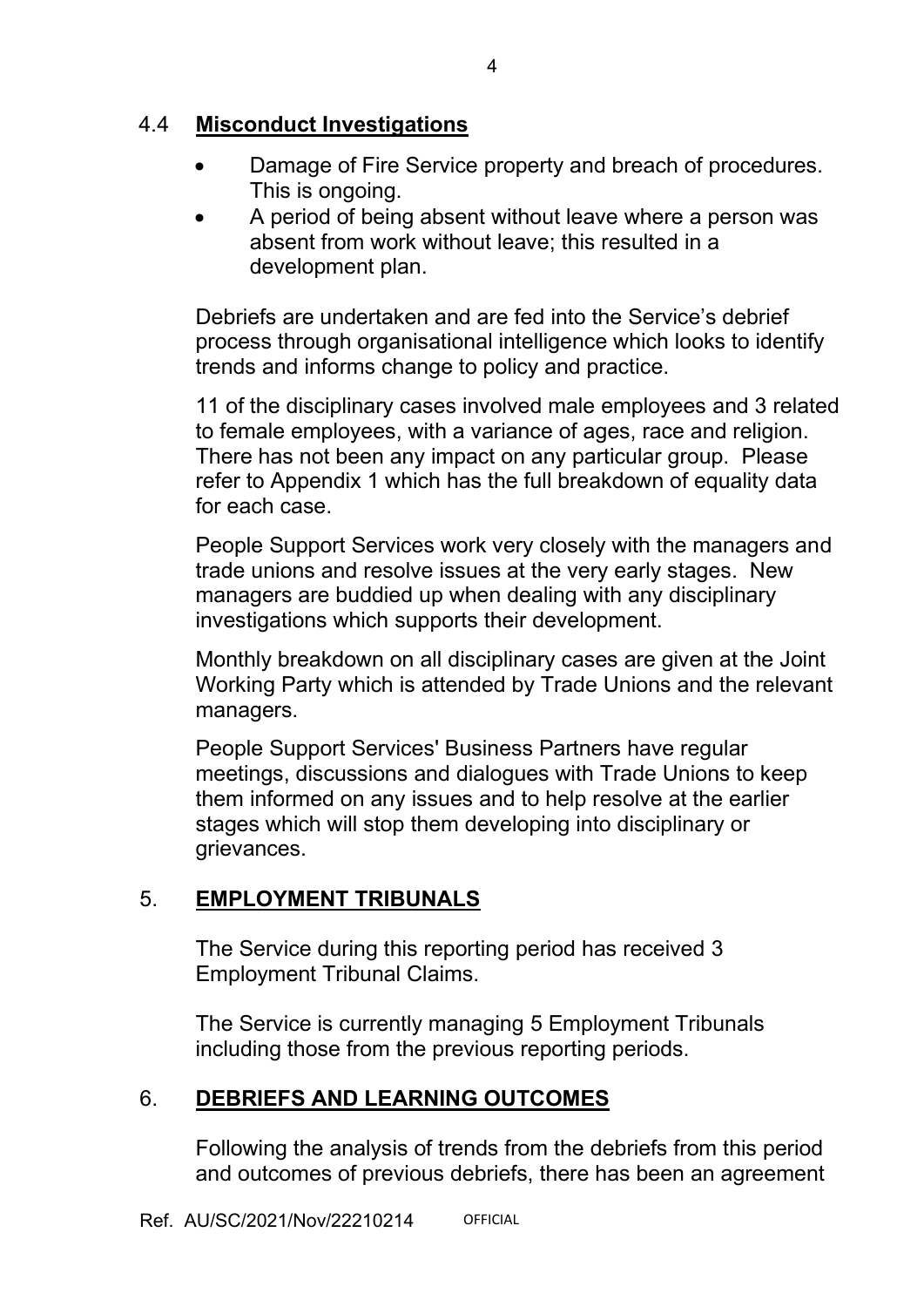with management and Trade Unions to hold a Joint Working Party to specifically look at the amendments and enhancements that have been identified.

 The outcomes of the debriefs have not to date identified areas where a change to the policy is required, but there are a number of areas where the guidance/toolkits provided to managers will be enhanced. Specific examples of areas for shared development we continue to work on in the above Joint Working Party with the Trade Unions include:

- the process for undertaking a management investigation prior to a formal process;
- the management and welfare of employees who are either off sick or suspended, including specific definition around the roles and responsibilities of the welfare officer; and
- a process for determining where there is a case that falls outside of business as usual and more resources are required for all key stakeholders.

# 7. **POLICIES AND PROCEDURES**

 The Disciplinary policy and the Grievance policy are available for all employees on MESH. Trade unions and stakeholders have been fully involved when making any changes to this policy.

 The Service continues to provide management training on a range of people management training including discipline and grievance, this was available to all supervisory managers and a supporting training package has been developed.

# 8. **EQUALITY IMPACT ASSESSMENT**

 In preparing this report an initial Equality Impact Assessment is not required and has not been carried out. The Service's policies that are applied in all case management have been subject to full Equality Impact Assessments.

# 9. **LEGAL IMPLICATIONS**

There are no direct legal implications arising from this report.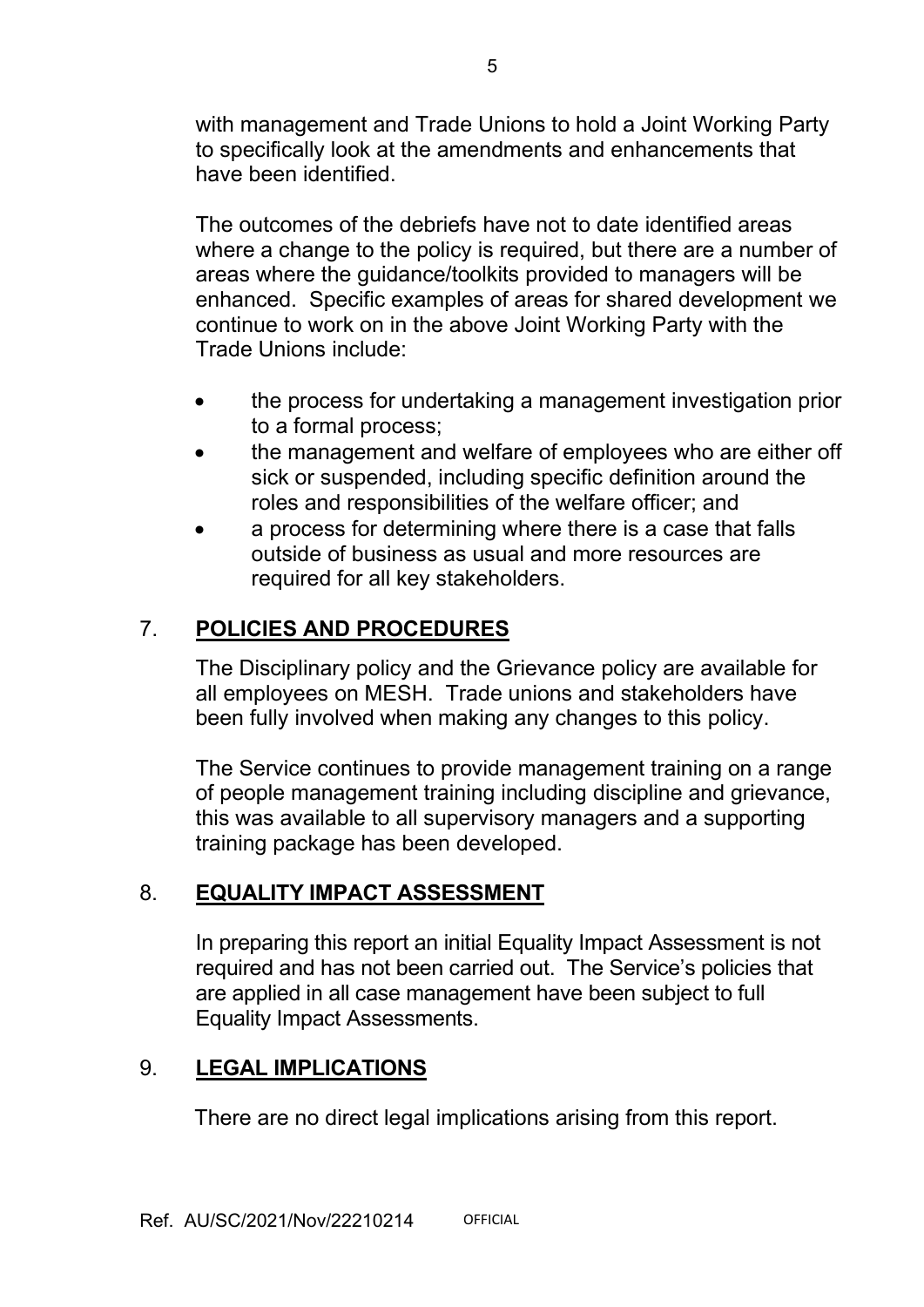#### 10. **FINANCIAL IMPLICATIONS**

There are no financial implications to this report.

## **BACKGROUND PAPERS**

Disciplinary Policy 2/1

Grievance Policy 2/2

Previous JCP reports Dispute Resolution Reports 0-19 and Review of Case Management Debriefs.

The contact officer for this report is Sarah Warnes, Assistant Chief Fire Officer, Strategic Enabler (People Programme) 0121 380 6551.

PHIL LOACH CHIEF FIRE OFFICER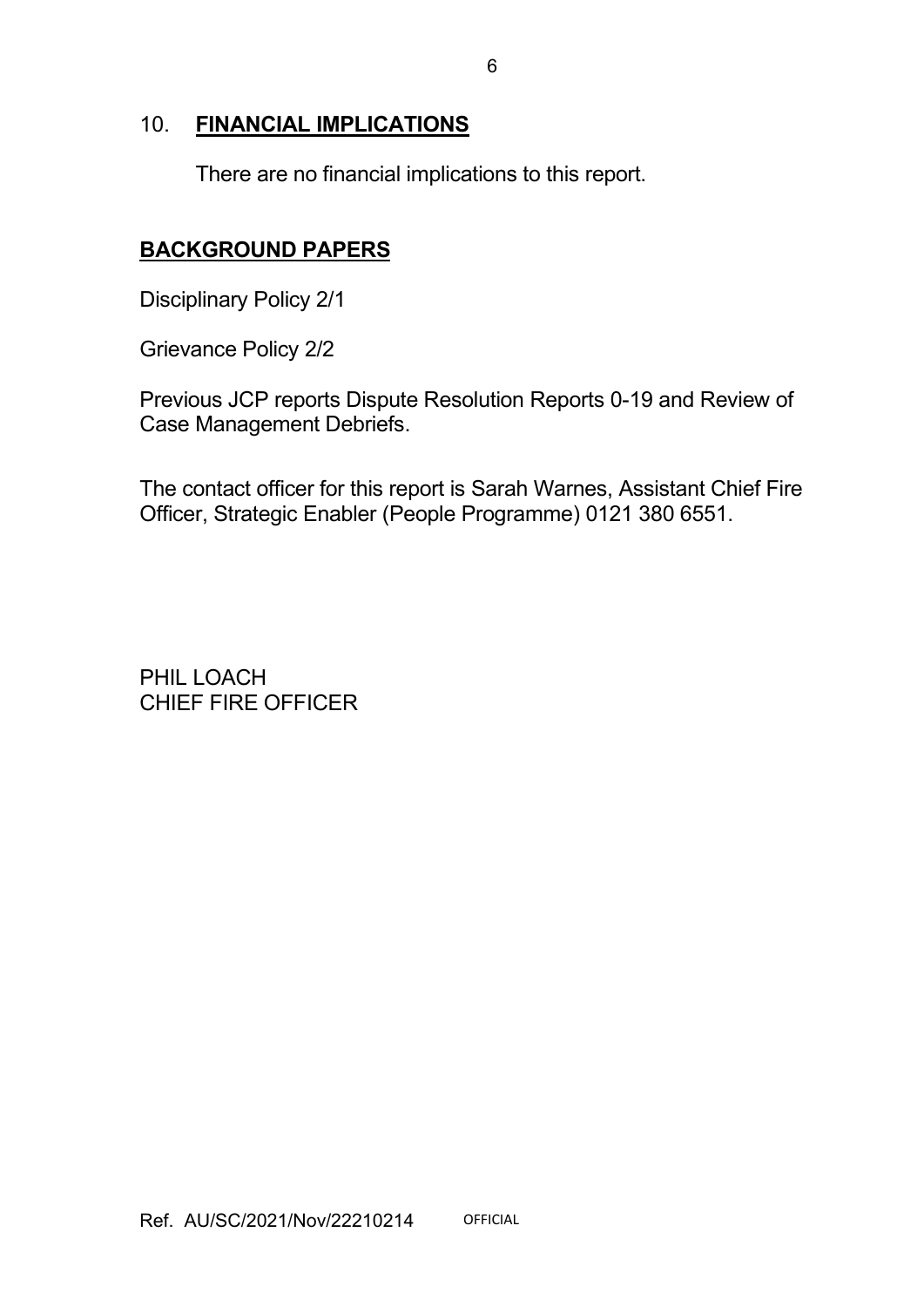# **Appendix 1**

# **Discipline Equality Monitoring**

| Gender:                                                                        | Male 10                                                                                        |                                                                                 | Female 4 |  |  |  |
|--------------------------------------------------------------------------------|------------------------------------------------------------------------------------------------|---------------------------------------------------------------------------------|----------|--|--|--|
| Age:                                                                           | <b>DNS</b><br>20-29<br>30-39<br>40-49<br>50-59<br>60-69                                        | 1<br>$\frac{2}{4}$<br>$\overline{\mathcal{A}}$<br>$\mathbf 1$<br>$\overline{2}$ |          |  |  |  |
| Ethnicity:                                                                     | <b>White British</b><br><b>Black British</b><br><b>Mixed White British</b><br>DNS <sub>1</sub> |                                                                                 |          |  |  |  |
| <b>Sexual Orientation:</b><br>Heterosexual<br>Prefer not to say<br>Gay/Lesbian |                                                                                                |                                                                                 |          |  |  |  |
| Disability:                                                                    | Prefer not to say<br><b>No</b><br>Yes                                                          |                                                                                 |          |  |  |  |
| Role:                                                                          | FF (and equivalent)<br><b>Supervisory Manager</b><br>Middle Manager<br>Strategic Manager       | 8<br>6<br>$\pmb{0}$<br>$\overline{0}$                                           |          |  |  |  |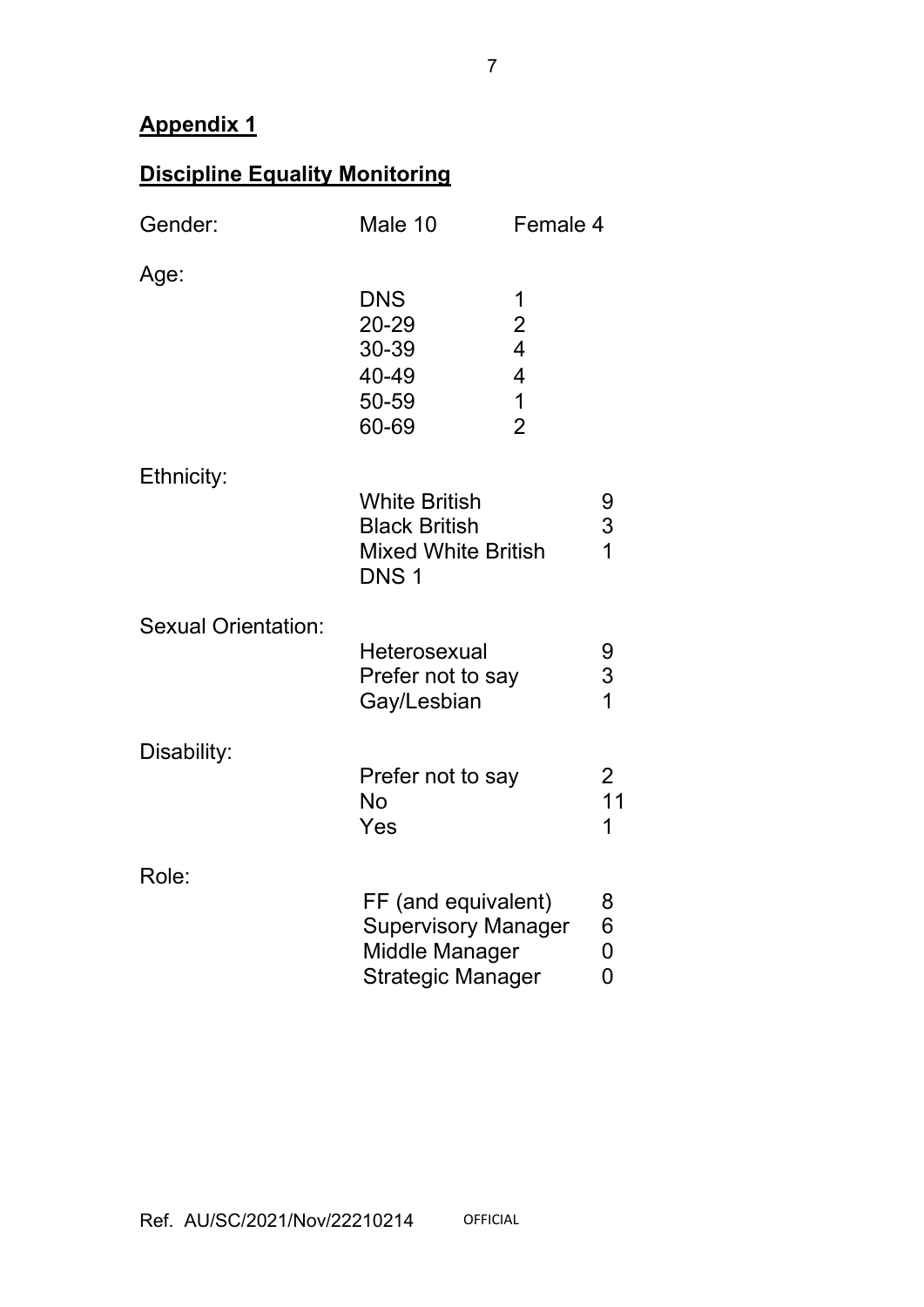# **Grievance Equality Monitoring**

| Gender:                   | Male 7                                                                                                         | Female 4           |  |  |
|---------------------------|----------------------------------------------------------------------------------------------------------------|--------------------|--|--|
| Age:                      | 20-29<br>30-39<br>$\frac{2}{8}$<br>40-49<br>50-59<br>60-69                                                     |                    |  |  |
| Ethnicity:                | <b>White British</b><br>Asian/Asian British<br>Greek<br><b>Mixed White British</b><br><b>Mixed Black/White</b> |                    |  |  |
| <b>Sexual Orientation</b> | Heterosexual<br><b>PNTS</b>                                                                                    | 6<br>5             |  |  |
| Disability:               | <b>No</b><br>Yes<br><b>PNTS</b>                                                                                | 6<br>$\frac{2}{3}$ |  |  |
| Role:                     | FF (or equivalent)<br><b>Supervisory Manager</b><br>Middle Manager<br><b>Strategic Manager</b>                 | 3<br>5<br>3        |  |  |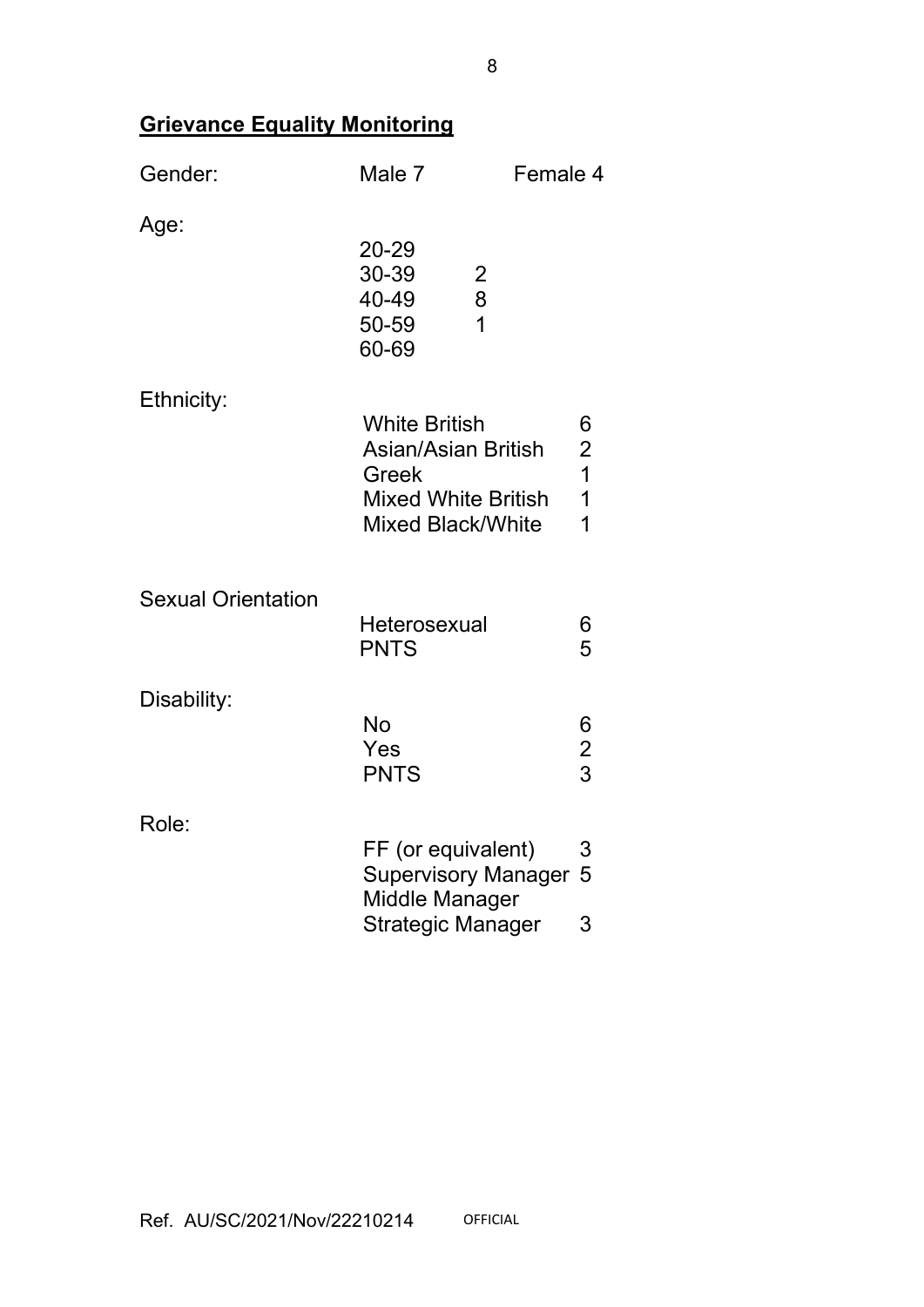| <b>Dispute Resolution Summary</b> |                     |                         |                              |                         |             |                                    |                          |                       |                         |                                        |                          |                                 |                    |                     |
|-----------------------------------|---------------------|-------------------------|------------------------------|-------------------------|-------------|------------------------------------|--------------------------|-----------------------|-------------------------|----------------------------------------|--------------------------|---------------------------------|--------------------|---------------------|
| <b>Types of Grievance</b>         |                     |                         |                              |                         |             | Level                              |                          |                       |                         | <b>Outcomes</b>                        |                          |                                 |                    |                     |
| Date<br>of<br>Report              | No of<br>Grievances | <b>Work</b><br>Practice | Bullying/<br>Harass-<br>ment | Org<br>Change           | Other       | No of Discipline<br>Investigations | Gross<br>Mis-<br>conduct | Mis-<br>conduct Other |                         | No of<br><b>Discipline</b><br>Hearings | Dismissal                | <b>Final Written</b><br>Warning | Written<br>Warning | <b>No</b><br>Formal |
| Apr-<br>13                        | 17                  | $\overline{2}$          | 4                            | 6                       | 5           | 12                                 | 8                        | 1                     | $\mathfrak{B}$          | 4                                      | $\overline{2}$           | $\overline{2}$                  | $\pmb{0}$          | $\boldsymbol{0}$    |
| Sep-<br>13                        | $\overline{7}$      | $\overline{2}$          | $\overline{2}$               | 3                       | $\mathbf 0$ | ${\bf 8}$                          | $\overline{5}$           | $\overline{2}$        | $\overline{\mathbf{1}}$ | ${\bf 8}$                              | $\sqrt{5}$               | 1                               | $\pmb{0}$          | 1                   |
| Apr-<br>14                        | $\overline{7}$      | $\pmb{0}$               | $\pmb{0}$                    | 6                       | $\mathbf 1$ | 15                                 | 14                       | $\mathbf{1}$          | $\pmb{0}$               | 4                                      | $\overline{1}$           | $\overline{2}$                  | $\mathbf 1$        | $\pmb{0}$           |
| Sep-<br>14                        | 13                  | $\pmb{0}$               | $\boldsymbol{9}$             | $\overline{\mathbf{4}}$ | $\mathbf 0$ | 21                                 | 20                       | $\mathbf 1$           | $\mathbf 0$             | $\boldsymbol{9}$                       | $\overline{2}$           | 5                               | $\overline{2}$     | $\pmb{0}$           |
| Mar<br>15                         | $\pmb{8}$           | $\mathbf 0$             | $\mathfrak{S}$               | 5                       | $\mathbf 0$ | 13                                 | 13                       | $\pmb{0}$             | $\pmb{0}$               | 15                                     | $\overline{4}$           | 4                               | $\mathfrak{S}$     | 4                   |
| Oct<br>15                         | $\mathbf 3$         | $\pmb{0}$               | 1                            | $\overline{2}$          | $\pmb{0}$   | 4                                  | $\overline{\mathbf{4}}$  | $\mathbf 0$           | $\pmb{0}$               | $\mathbf 2$                            | $\overline{2}$           | $\pmb{0}$                       | $\pmb{0}$          | $\pmb{0}$           |
| Mar<br>16                         | ${\bf 8}$           | $\overline{2}$          | 4                            | 1                       | 1           | 4                                  | 4                        | $\pmb{0}$             | $\pmb{0}$               | $\mathbf{2}$                           | $\pmb{0}$                | 1                               | $\mathbf 1$        | $\mathbf 0$         |
| Aug<br>16                         | 11                  | $\overline{7}$          | 3                            | $\mathbf 1$             | $\mathbf 0$ | 30                                 | 22                       | 8                     | $\mathbf 0$             | ${\bf 8}$                              | 1                        | 1                               | $\overline{2}$     | 16                  |
| Mar<br>17                         | 4                   | $\pmb{0}$               | 3                            | $\mathbf 1$             | $\pmb{0}$   | $\boldsymbol{9}$                   | 8                        | $\mathbf 1$           | $\pmb{0}$               | $\overline{7}$                         | $\overline{\mathcal{A}}$ | 1                               | $\overline{2}$     | $\overline{2}$      |
| Sept<br>17                        | $\boldsymbol{2}$    | 1                       | $\mathbf 0$                  | 1                       | 0           | 13                                 | 13                       | $\mathbf 0$           | $\pmb{0}$               | 3                                      | 0                        | $\pmb{0}$                       | $\overline{2}$     | $\mathbf{1}$        |